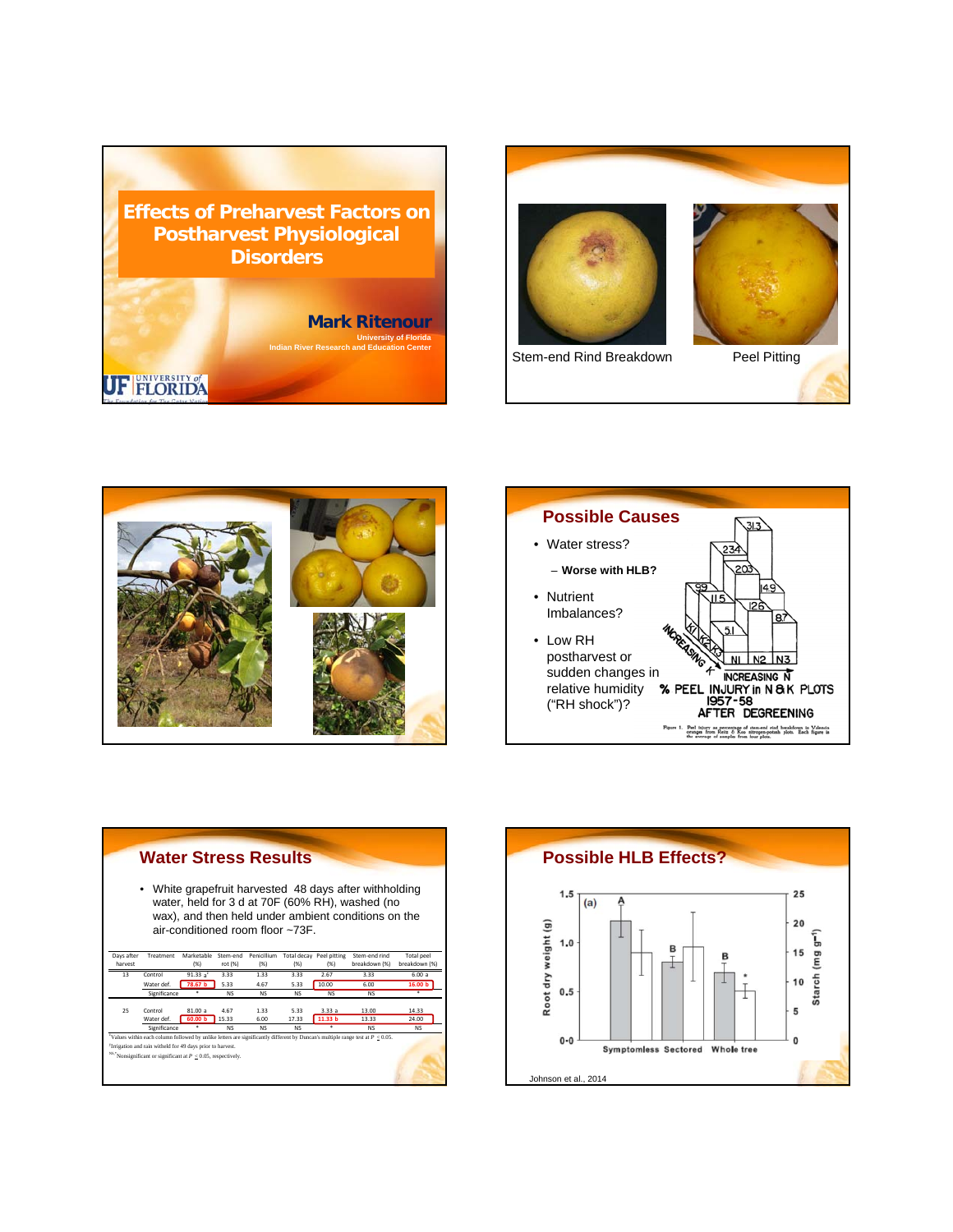

|               |                                  | <b>Results – Postharvest RH</b>                                                                      |                     |                     |                            |                 |                                                            |                                    |
|---------------|----------------------------------|------------------------------------------------------------------------------------------------------|---------------------|---------------------|----------------------------|-----------------|------------------------------------------------------------|------------------------------------|
|               |                                  | run on packingline, then held at $\sim$ 73F (room<br>airconditioning). Evaluated 49 d after harvest. |                     |                     |                            |                 | Star Ruby grapefruit, held for 3 d at 73F at indicated RH, |                                    |
| <b>RH (%)</b> | Pre-run Packingline<br>treatment | Marketable<br>(% )                                                                                   | Stem-end<br>rot (%) | Penicillium<br>(% ) | <b>Total decav</b><br>(% ) | Pitting<br>(% ) | Stem-end rind<br>breakdown (%)                             | <b>Total peel</b><br>breakdown (%) |
| 30            | Wax                              | 24.51 $d^2$                                                                                          | 43.01 a             | 2.29ab              | 51.16a                     | 16.23a          | 13.44a                                                     | 23.90a                             |
| 55            | Wax                              | 35.29 d                                                                                              | 46.25a              | $4.62$ ab           | 49.82a                     | 8.72 h          | 7.74ab                                                     | 14.89 ab                           |
| 95            | Wax                              | 62.89 bc                                                                                             | 26.41 abc           | 3.41ab              | 29.75 <sub>b</sub>         | $0.50$ de       | 6.85ab                                                     | 6.85c                              |
|               |                                  |                                                                                                      |                     |                     |                            | Weight Loss (%) |                                                            |                                    |
|               |                                  |                                                                                                      |                     | Pre-run RH (%)      | 3 Days                     |                 | 7 days                                                     |                                    |
|               | Valencia Oranges                 |                                                                                                      |                     | 30                  | 2.62a                      |                 | 1.44a                                                      |                                    |
|               |                                  |                                                                                                      |                     | 60                  | 1.62 <sub>b</sub>          |                 | 1.36ab                                                     |                                    |
|               |                                  |                                                                                                      |                     | 95                  | 0.35c                      |                 | 1.32 <sub>b</sub>                                          |                                    |
|               |                                  |                                                                                                      |                     | Significance        | ***                        |                 | $* *$                                                      |                                    |



## **Grove Treatments**

- Control normal grove practices
- Withhold irrigation & rain
- Foliar MKP Treatments (23.5 lb MKP/acre + 4 lb/acre low-biuret urea, 125 gal/acre) – **8 lb K2O/acre**
- Foliar Magnesium (6% Epsom salts)
- Foliar MKP + Mg
- 1% or 2% Vapor Gard®
- WashGard
- Polymer Delivery System

|                         |            | <b>Results - Foliar MKP</b>    |                             |                                |                           |                                                                                                                                                                                                                                   |                                       |
|-------------------------|------------|--------------------------------|-----------------------------|--------------------------------|---------------------------|-----------------------------------------------------------------------------------------------------------------------------------------------------------------------------------------------------------------------------------|---------------------------------------|
|                         |            |                                |                             |                                |                           | • Star Ruby red grapefruit harvested two weeks after<br>commercial MKP application, held for 4 d at 73F (60%<br>RH), washed (no wax), and then held under ambient<br>conditions on the air-conditioned room floor $\approx 73$ F. |                                       |
| Harvest <sup>z</sup>    | Days after | Treatment                      |                             | Marketable Total decay Pitting |                           | Stem-end rind                                                                                                                                                                                                                     | <b>Total peel</b>                     |
| (weeks)                 | harvest    |                                | (% )                        | (% )                           | (96)                      | breakdown (%)                                                                                                                                                                                                                     | breakdown (%)                         |
| 2                       | 25         | Control                        | $70.50a^*$                  | 1.00                           | 1.00                      | 27.50a                                                                                                                                                                                                                            | 27.50a                                |
|                         |            | MKP                            | 86.50 b                     | 1.00                           | 1.50                      | 11.00 b                                                                                                                                                                                                                           | 11.00 <sub>b</sub>                    |
|                         |            | Significance                   | **                          | <b>NS</b>                      | <b>NS</b>                 | 東東                                                                                                                                                                                                                                | 東東                                    |
| $\overline{\mathbf{3}}$ | 27         | Control<br>MKP<br>Significance | 82.58<br>85.70<br><b>NS</b> | 10.25<br>9.66<br><b>NS</b>     | 1.67<br>0.67<br><b>NS</b> | 7.67 a<br>2.64 <sub>b</sub><br>×                                                                                                                                                                                                  | 9.33a<br>2.97 <sub>b</sub><br>$\star$ |
| 4                       | 12         | Control<br>MKP<br>Significance | 64.32 b<br>72.89 a<br>***   | 2.52<br>3.19<br><b>NS</b>      | 6.87<br>4.61<br><b>NS</b> | 25.32a<br>18.89 b<br>***                                                                                                                                                                                                          | 32,10a<br>23.50 <sub>b</sub><br>***   |

| <b>Results - 2009</b>   |                    |                                                                                                                                                                 |                    |  |  |
|-------------------------|--------------------|-----------------------------------------------------------------------------------------------------------------------------------------------------------------|--------------------|--|--|
|                         |                    | • Fruit held 2 to 4 days at 70F (60% RH), washed &<br>waxed (carnauba), and then held under ambient<br>conditions on the air-conditioned room floor $\sim73$ F. |                    |  |  |
|                         | Peel Breakdown (%) |                                                                                                                                                                 |                    |  |  |
|                         | Grapefruit 1       | Grapefruit 2                                                                                                                                                    | Valencia           |  |  |
| Control                 | 40.3ab             | 46.2                                                                                                                                                            | 33.9a              |  |  |
| <b>MKP</b>              | 29.1abc            | 28.2                                                                                                                                                            | 22.7ab             |  |  |
| Mg                      | 21.6abc            | 27.8                                                                                                                                                            | 19.5 <sub>b</sub>  |  |  |
| $MKP + Mg$              |                    |                                                                                                                                                                 | 2.6 <sub>c</sub>   |  |  |
| Vapor Gard <sup>®</sup> | 12.5c              | 17.6                                                                                                                                                            | 10.7 <sub>bc</sub> |  |  |
|                         |                    |                                                                                                                                                                 |                    |  |  |